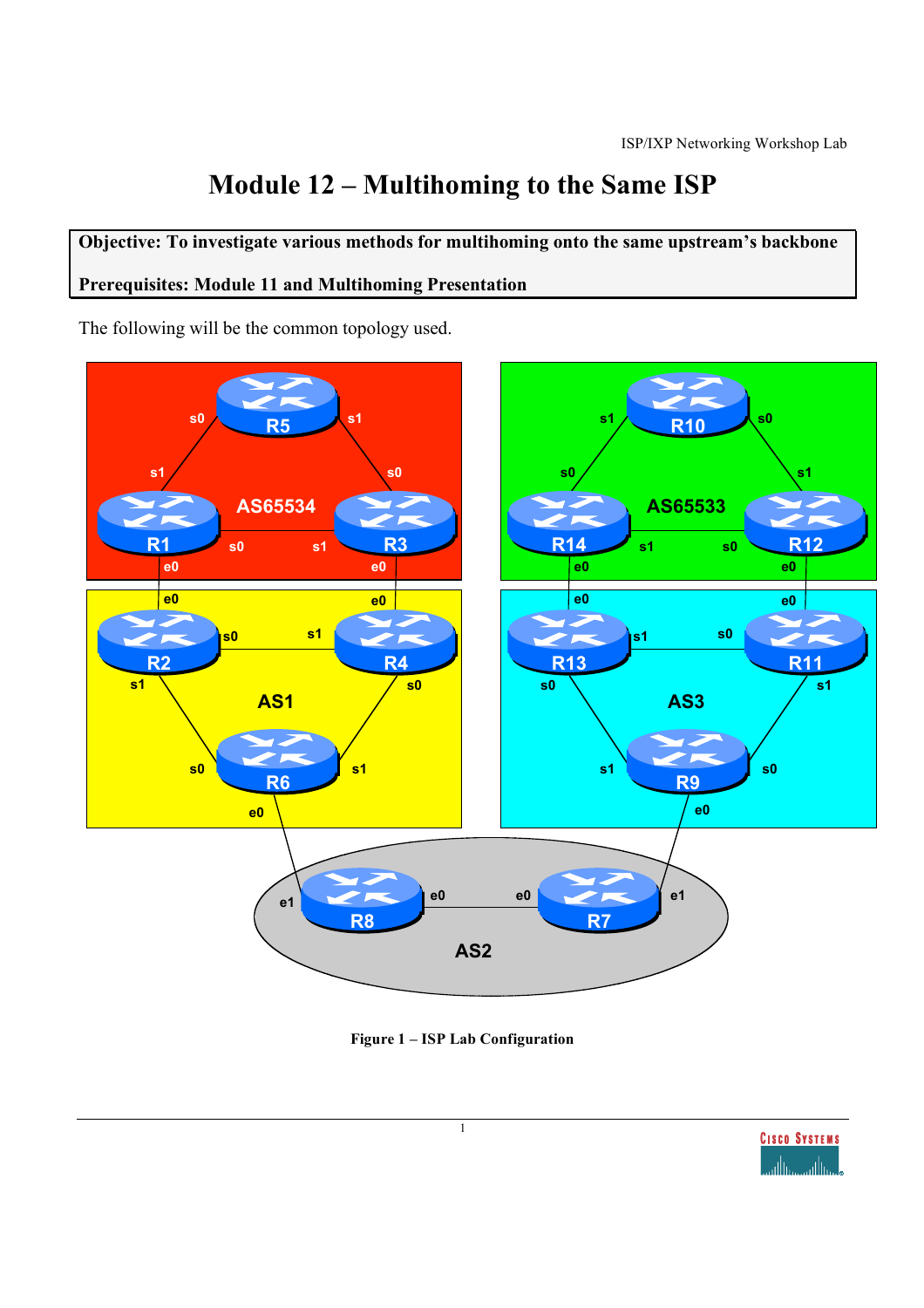## *Lab Notes*

The purpose of this module is to demonstrate multihoming in the situation where the customer has more than one connection to their upstream service provider. There are several situations where this is applicable:

- **Enterprise customer requires more than one connection to the service provider to provide** resiliency, and/or loadsharing.
- Enterprise customer has multiple sites which require connection to the Internet.
- Start-up ISP requires more than a single link to the Internet, but has little requirement to connect to more than one upstream ISP

It is important that you review the multihoming presentation before you start with this module. Only configuration examples will be given – it will be left to the workshop participant to use the presentation notes to help them configure their routers correctly.

The accepted way to multihome to a single upstream ISP on the Internet today is to use a private AS number. The IANA defines the range 64512 to 65534 as being private ASes, in the same way that RFC1918 defines private address space. These ASes should **never** be visible on the Internet.

Finally, to ensure an understandable and easy to follow configuration, as well as good practice, a few assumptions about configuring BGP will be made. These are:

- **Use prefix-lists to filter prefixes**
- **Use as-path access-lists to filter ASes**
- **Use route-maps to implement more detailed policy**

There are rarely any exceptions to this. Prefix lists are very efficient access-lists and they make the implementation of prefix filtering on AS borders (and elsewhere) very easy. Please review the BGP presentation materials if there is any uncertainty as to how prefix lists work.

# *Lab Exercise*

**1. Physical Layout.** Each router team should configure their router to fit into the network layout depicted in Figure 1. Check all connections. Note that most links are using serial cables. **IMPORTANT:** Each router team should ensure that their router has the basic configuration as covered in the first steps of Module 11. Figure 2 shows the physical layout of the lab. Note that you will have to move routers around to ensure you have sufficient ports. Also, try and minimise the disruption as you re-cable the lab.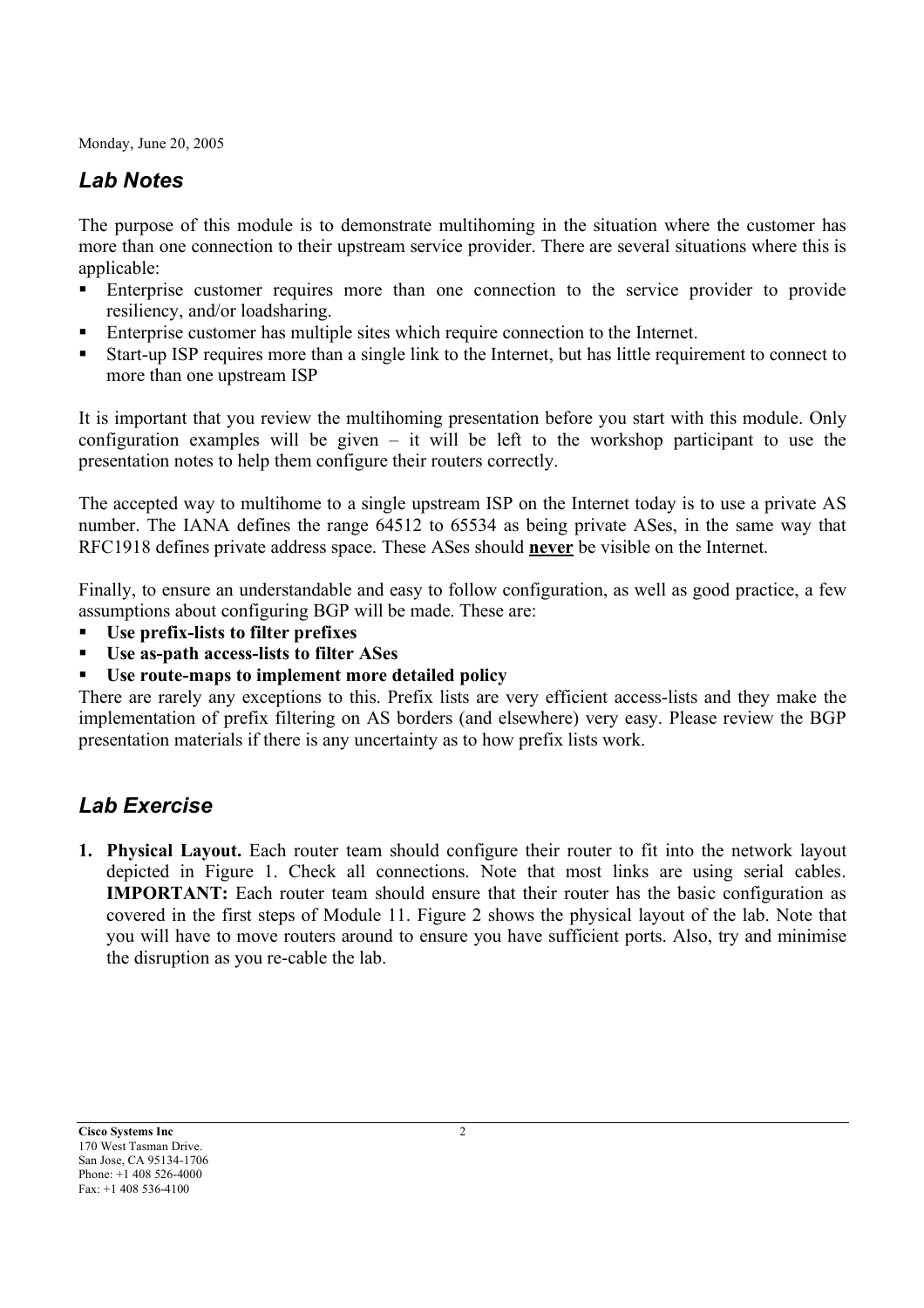

**Figure 2 – Multihoming Lab Physical Layout**

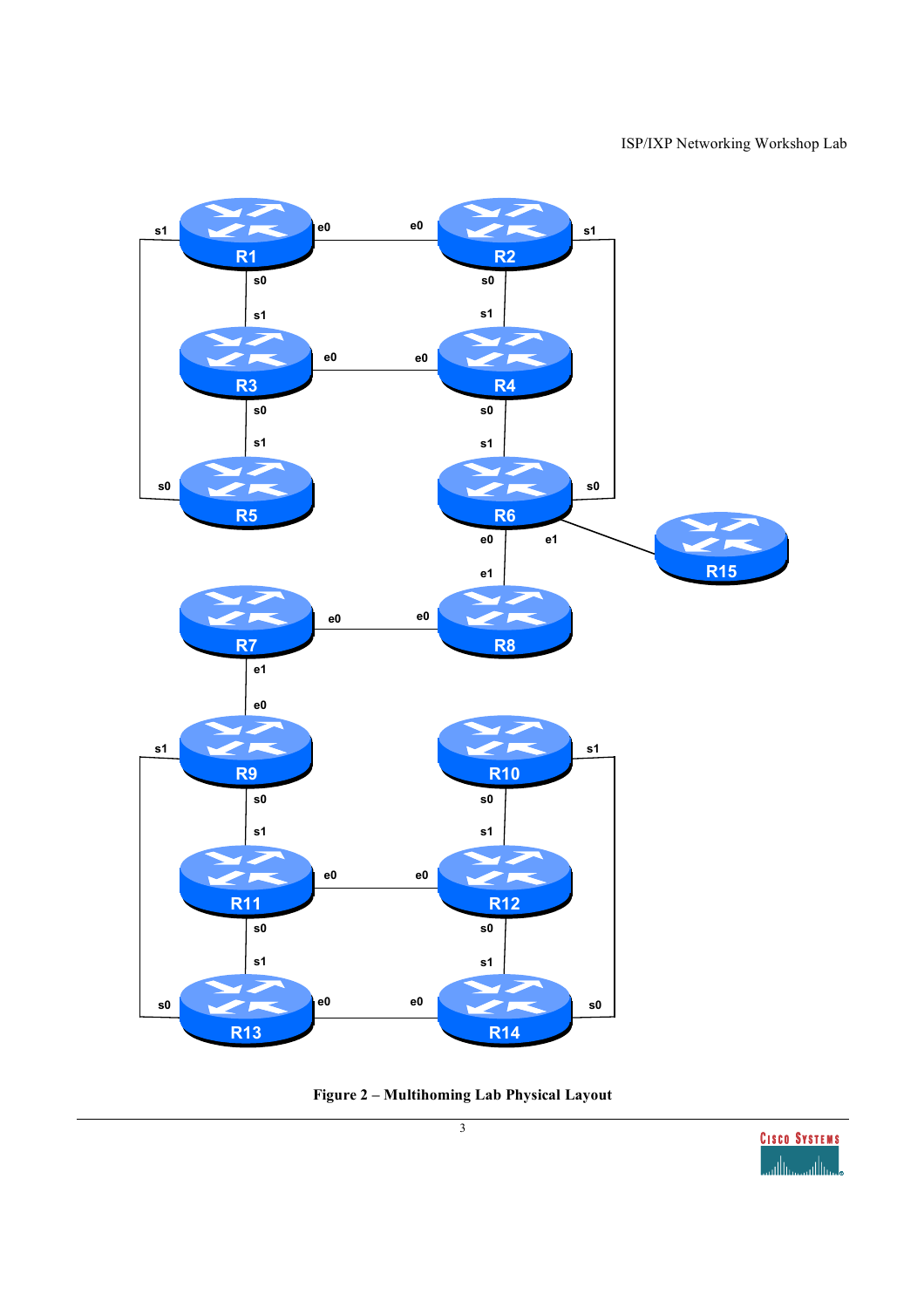- **2. Basic Configuration.** Before starting to configure anything for this module, each router team should clean up the old configuration on the router they are using. The easiest way is probably to do a "write erase" and start afresh. The alternative is to remove any interface ip addressing, OSPF and all BGP configuration. The latter does need care – remember that all unused configuration must at all times be removed from the router.
- **3. Addressing Plan.** These address ranges should be used throughout this module. You are welcome to use your own range within an AS if you desire, just so long as you consult with the teams in other ASes to ensure there is no overlap. In the every day Internet, such address assignment is carried out by the Regional Internet Registry.

| AS65534 | 120.10.0.0/19 | AS2 | 121.19.0.0/19 |
|---------|---------------|-----|---------------|
| AS65533 | 120.19.0.0/19 | AS3 | 121.35.0.0/19 |
| AS1     | 120.73.0.0/19 |     |               |

When constructing an addressing plan, don't forget to use a small block for loopback interfaces and another small block for point to point links. Also, agree between yourselves and your neighbouring ASes which addresses will be used for the point to point links between you. Remember, it is Internet convention that addresses from the upstream ISP's address block are used for point to point link addresses to their customers.

Suggestion: 120.10.0.0/19 network block  $\leftarrow$  $120.10.0.0/24$   $120.10.1.0$ 120.10.31.25  $\Leftarrow$ Loopbacks Infrastructure addresses Customer assigned addresses

**4. Routing Protocols.** OSPF (area 0 only) and iBGP should now be configured between the routers in each AS. Any interfaces which should not be running OSPF *MUST* be marked as passive in the configuration. And don't forget to use BGP peer groups for iBGP peers.

*Checkpoint #1: When you have properly configured your router, and the other routers in the AS are reachable (i.e. you can ping the other routers, and see BGP and OSPF prefixes in the routing table), please let the instructor know.*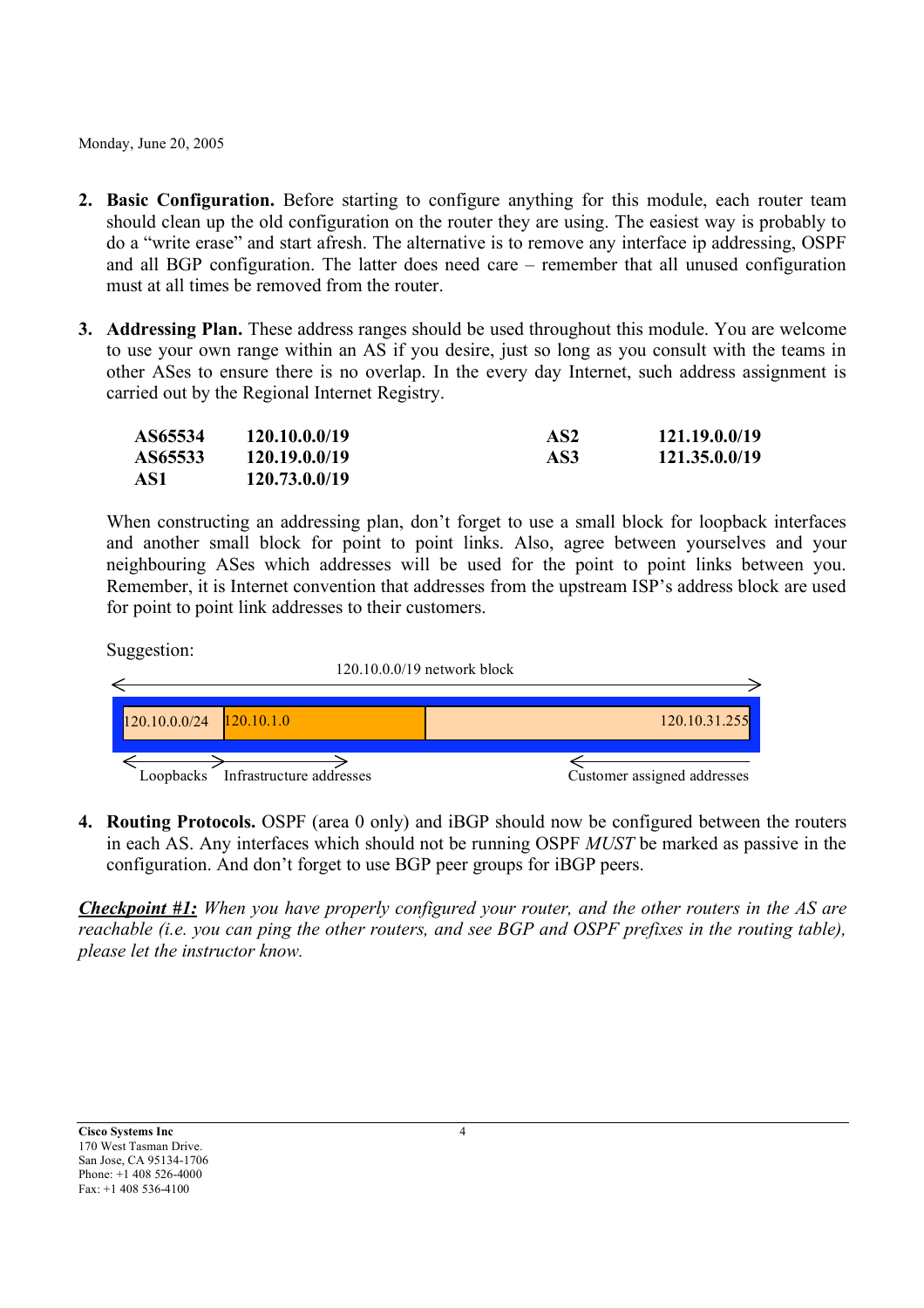# *Scenario One – Basic Configuration, no redundancy*

The first scenario is not found in common practice but serves as a good introduction to the concepts of BGP multihoming as found on the Internet. And it will also serve as a reminder of some of the configuration concepts covered Modules 3 and 4 in the Basic ISP Workshop.

There are two links between the upstream ISP and their customer. Both links require to be used equally for traffic. The best way of achieving this is to announce half the address space on one link, and the other half of the address space on the other link. (The alternative is to simply announce the whole address block on each link. However, this will probably not achieve any useful degree of loadsharing, and the BGP path selection will simply fall back to using the originating router identifier.)

- **5. Enable eBGP between AS1, AS2 and AS3.** AS1 has a connection to AS2, and AS2 has a connection to AS3. The eBGP sessions between the relevant routers in those ASes should now be configured. All router teams in these ASes should ensure that they are able to see all the prefixes of AS1, AS2 and AS3 (basically there will be entries for 120.73.0.0/19, 121.19.0.0/19 and 121.35.0.0/19 in the BGP table). If they are not there, work with your team members to ensure they appear. Don't forget the static pull-up route!
- **6. Prepare to enable eBGP between AS1 and AS65534.** Both AS65534 and AS1 are running iBGP within their ASes. To announce AS65534's prefix to AS1 we will take the /19 address block and divide it into two. The aim is to achieve relative even utilisation of the links between AS65534 and AS1, and common practice is to subdivide the address space. AS1 will not announce any prefixes to AS65534 – it will simply announce a default route. There is no need for any more routing information to be injected into the customer site.

**Note:** some customers request/demand a full Internet routing table to be announced to their network – if after education they still insist, give it to them, but creative ISPs often charge for this service. Plus the customer needs to be aware they will need a router with at least 64Mbytes of useable memory given today's size of the Internet routing table.

**7. Create AS65534 prefix lists.** First, create the prefix lists on the routers in AS65534. For example, Router1 will announce the first subblock, Router3 will announce the second subblock. Both will accept the default route. Example for Router1:

```
ip prefix-list subblock1 permit 120.10.0.0/20
ip prefix-list default permit 0.0.0.0/0
```
**8. Create AS1 prefix-lists.** The routers in AS1 are the customer aggregation routers and should only accept those prefixes which the customer is entitled to announce. So prefix lists need to be installed on Routers 2 and 4 to do this. The example given is for Router 4. Notice how a range of addresses has been listed in the permit statement – this is so that the customer can make changes without the upstream having to reconfigure their filters:

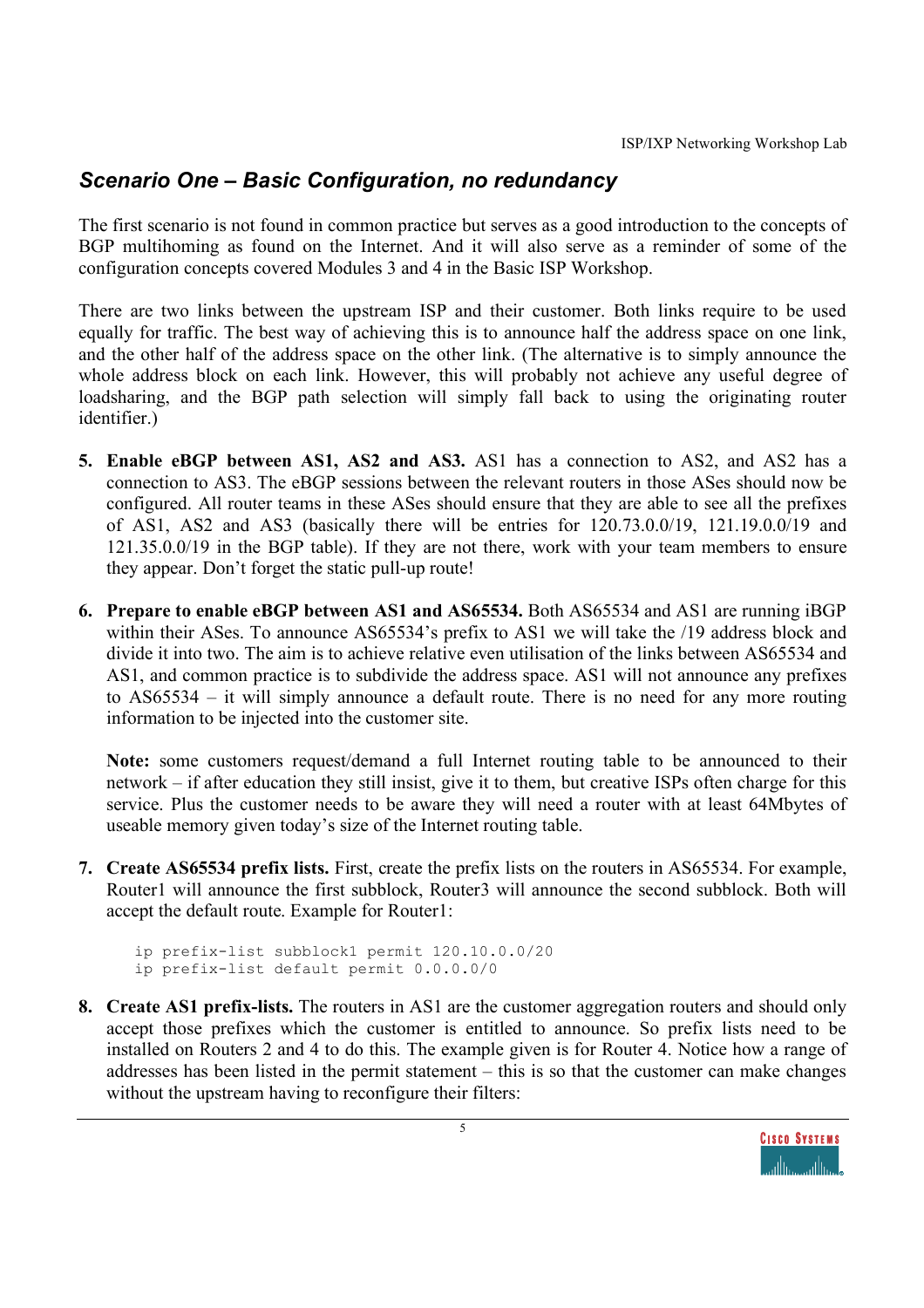ip prefix-list Customer permit 120.10.0.0/19 le 20 ip prefix-list default permit 0.0.0.0/0

**9. Configure eBGP in AS65534.** With the prefix lists configured it is now possible to set up eBGP. It is good practice to configure the filters first, then configure BGP, not the other way around. This helps prevent accidents. Example configuration for Router 3:

```
ip prefix-list subblock2 permit 120.10.16.0/20
ip prefix-list default permit 0.0.0.0/0
!
router bgp 65534
 neighbor <router4> remote-as 1
 neighbor <router4> description Peering with Router 4 in AS1
neighbor <router4> prefix-list subblock2 out
neighbor <router4> prefix-list default in
!
```
**10. Configure eBGP in AS1.** AS1 is going to originate the default route in the peering with AS65534. The BGP command "default-originate" is used to do this. Example configuration for Router 2:

```
router bgp 1
neighbor <router1> remote-as 65534
neighbor <router1> description Dualhomed Customer
neighbor <router1> default-originate
neighbor <router1> prefix-list Customer in
neighbor <router1> prefix-list default out
!
```
**11. Strip the private AS from external announcements from AS1.** Without further configuration changes in AS1, the private AS65534 will be announced by AS1 routers to other ASes. To stop private ASes from being announced, AS1 will need to configure the BGP command *removeprivate-AS*. This needs to be done on all border routes in AS1 – in this case it is Router6.

```
ip prefix-list mynets permit 120.10.0.0/19 le 20
ip prefix-list mynets permit 120.73.0.0/19
!
router bgp 1
 neighbor <router8> remote-as 2
 neighbor <router8> description Peering with AS2
 neighbor <router8> remove-private-AS
 neighbor <router8> prefix-list mynets out
!
```
**12. AS3 and AS65533.** The same types of configuration concepts are also required on AS3 and AS65533. AS65533 is a multihomed customer of AS3. The teams looking after the routers in these two ASes should use the above configuration examples as hints to set up their own peering sessions.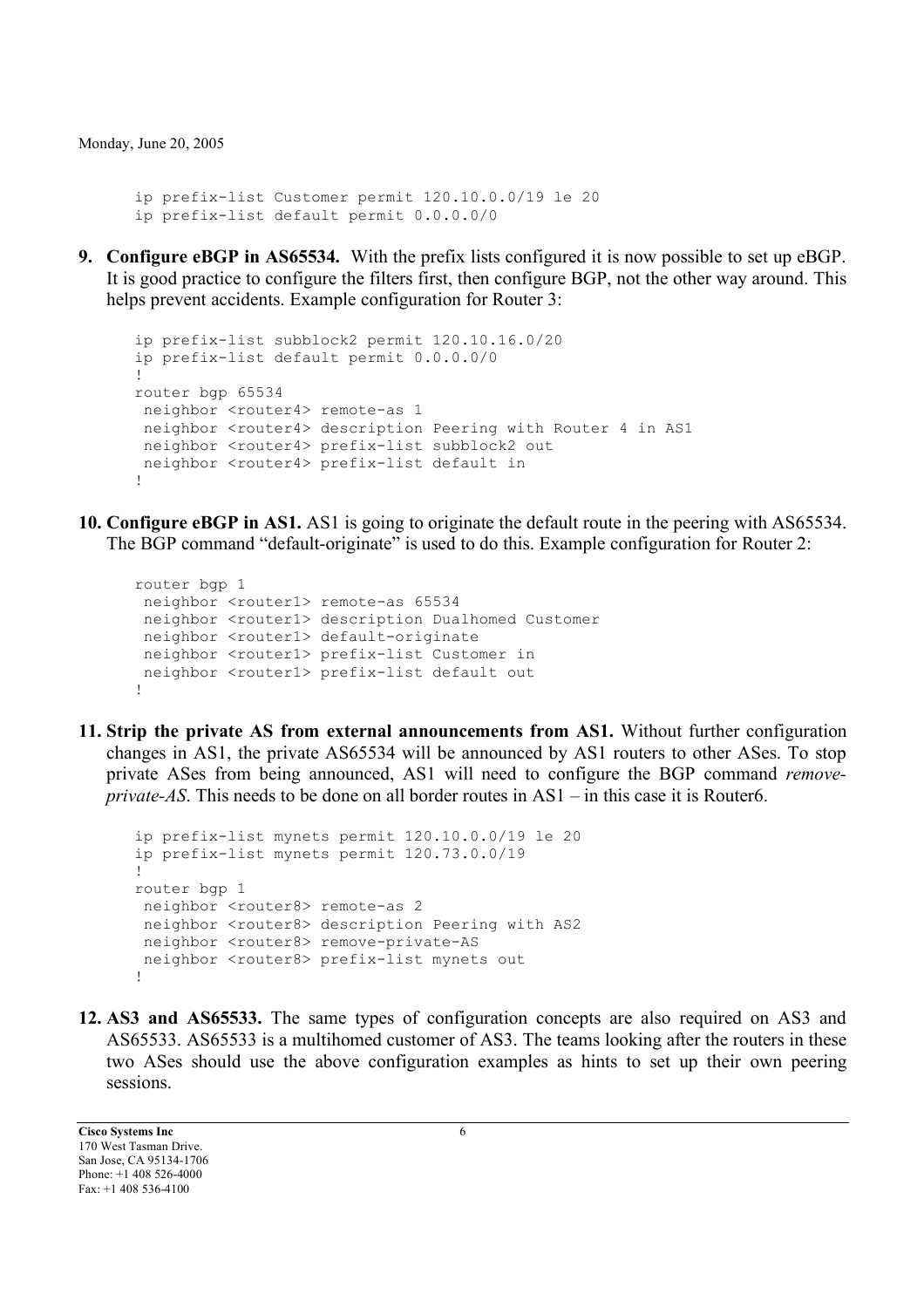*Checkpoint #2: Once the BGP configuration has been completed, check the routing table and ensure that you have complete reachability over the entire network. If there are any problems, work with the other router teams to resolve those. Notice that you should not see any private ASes in the BGP table of AS2.*

#### **STOP AND WAIT HERE**

#### *Scenario Two – Primary link and backup link*

The second scenario is more commonly employed, especially where the customer has a large circuit to their upstream, and an inexpensive circuit they use almost exclusively for backup purposes.

In this case, the whole address block is announced out of both links. However, the announcement going out the backup link is "weighted" using MEDs so that it is at a lower priority. Likewise, the incoming default route announcement from the ISP is "weighted" using local-preference. (**Hint:** remember the purpose of MEDs and local-preference? If in doubt, review the BGP presentation material.)

- **13. Cleanup the private ASes.** Remove the configuration which split the address blocks in the two private ASes into two pieces and inserted them into the BGP table.
- **14. Configure the main link.** Configure the main link between the private AS and the ISP. For AS65534, the link between Router1 and Router2 in AS1 is the main link – the link between Router3 and Router5 is the backup. For AS65533, the main link is between Router14 and Router13 in AS3. Example configuration for Router1:

```
ip prefix-list myblock permit 120.10.0.0/19
ip prefix-list default permit 0.0.0.0/0
!
router bgp 65534
 network 120.10.0.0 mask 255.255.224.0
 neighbor <router2> remote-as 1
 neighbor <router2> description Link to Router2 in AS1
 neighbor <router2> prefix-list myblock out
neighbor <router2> prefix-list default in
!
ip route 120.10.0.0 255.255.224.0 null0
```
**15. Configure the backup link.** Configure the backup link between the private AS and the ISP. Set the metric on outbound announcements to 20, and set local preference on inbound announcements to 80. Remember that lowest metric and highest local-preference win during the BGP path selection process. To do this, use a route-map on the peering – you will require an inbound and outbound route-map. Example configuration for Router12:

```
ip prefix-list myblock permit 121.19.0.0/19
ip prefix-list default permit 0.0.0.0/0
```
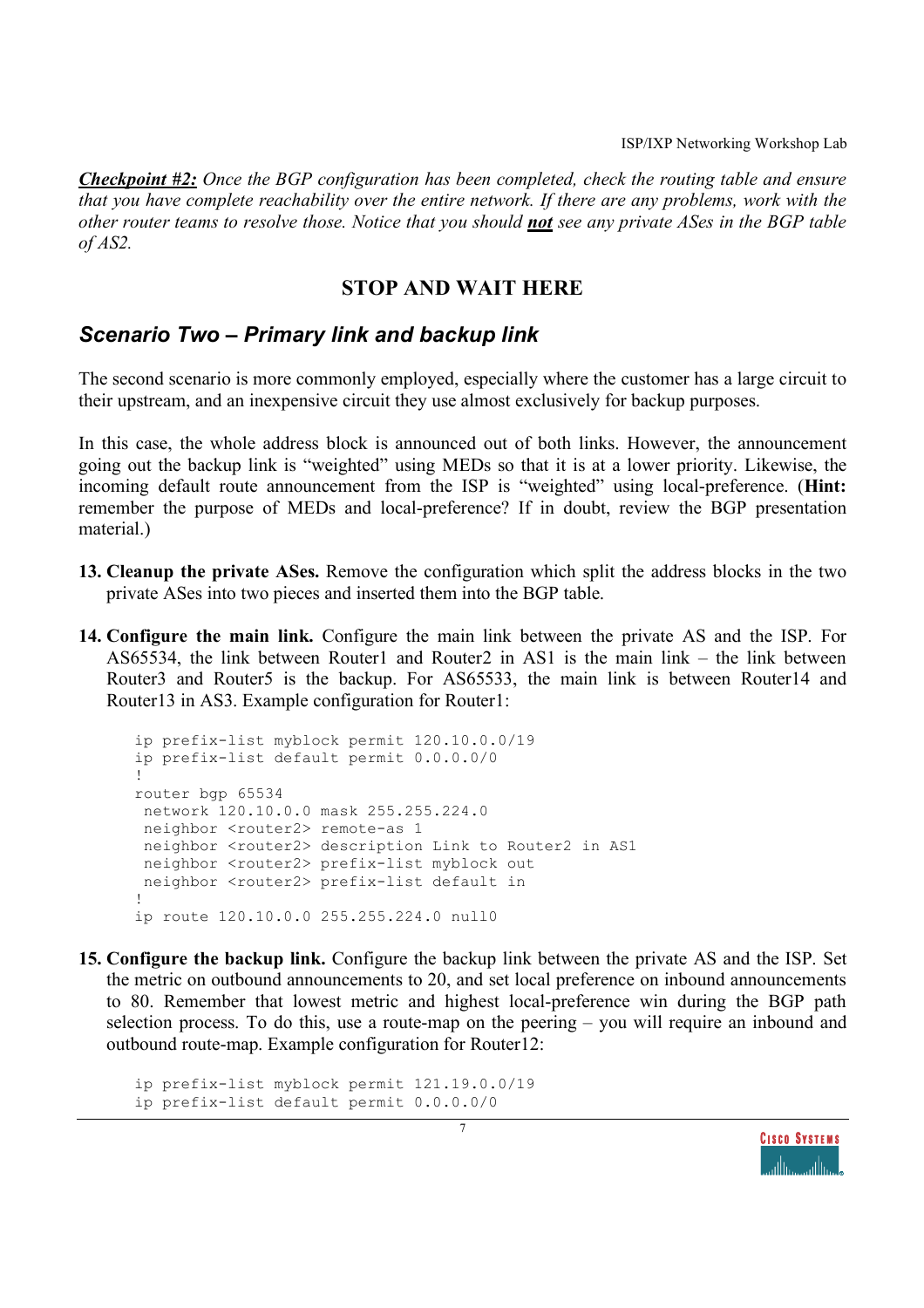```
!
route-map outfilter permit 10
match ip address prefix-list myblock
set metric 20
route-map outfilter permit 20
!
route-map infilter permit 10
match ip address prefix-list default
set local-preference 80
route-map infilter permit 20
!
router bgp 65533
network 121.19.0.0 mask 255.255.224.0
 neighbor <router11> remote-as 3
 neighbor <router11> description Link to Router11 in AS3
 neighbor <router11> prefix-list myblock out
 neighbor <router11> prefix-list default in
 neighbor <router11> route-map outfilter out
 neighbor <router11> route-map infilter in
!
ip route 121.19.0.0 255.255.224.0 null0
```
**16. Connectivity Test.** Check connectivity throughout the lab network. Each router team should be able to see all other routers in the room. When you are satisfied that BGP is working correctly, try running traceroutes to ensure that the primary paths are being followed. When you are satisfied this is the case, check that the backup functions (do this by disconnecting the cable between the two routers on the primary path) – you will see that the backup path is now used.

*Checkpoint #3: Once the BGP configuration has been completed, check the routing table and ensure that you have complete reachability over the entire network. If there are any problems, work with the other router teams to resolve those. Notice that you still should not see any private ASes in the BGP table of AS2.*

#### **STOP AND WAIT HERE**

### *Scenario Three – Loadsharing*

The third scenario is the most commonly deployed. Most dualhomed sites want to implement some kind of loadsharing on the circuits they have to their upstream provider. The example here discusses only two circuits, but the techniques work equally well for a greater number.

In this case, the whole address block is announced out of both links. Also, the address block is split into two pieces, with one subprefix being announced out of one link, and the other being announced out of the other link.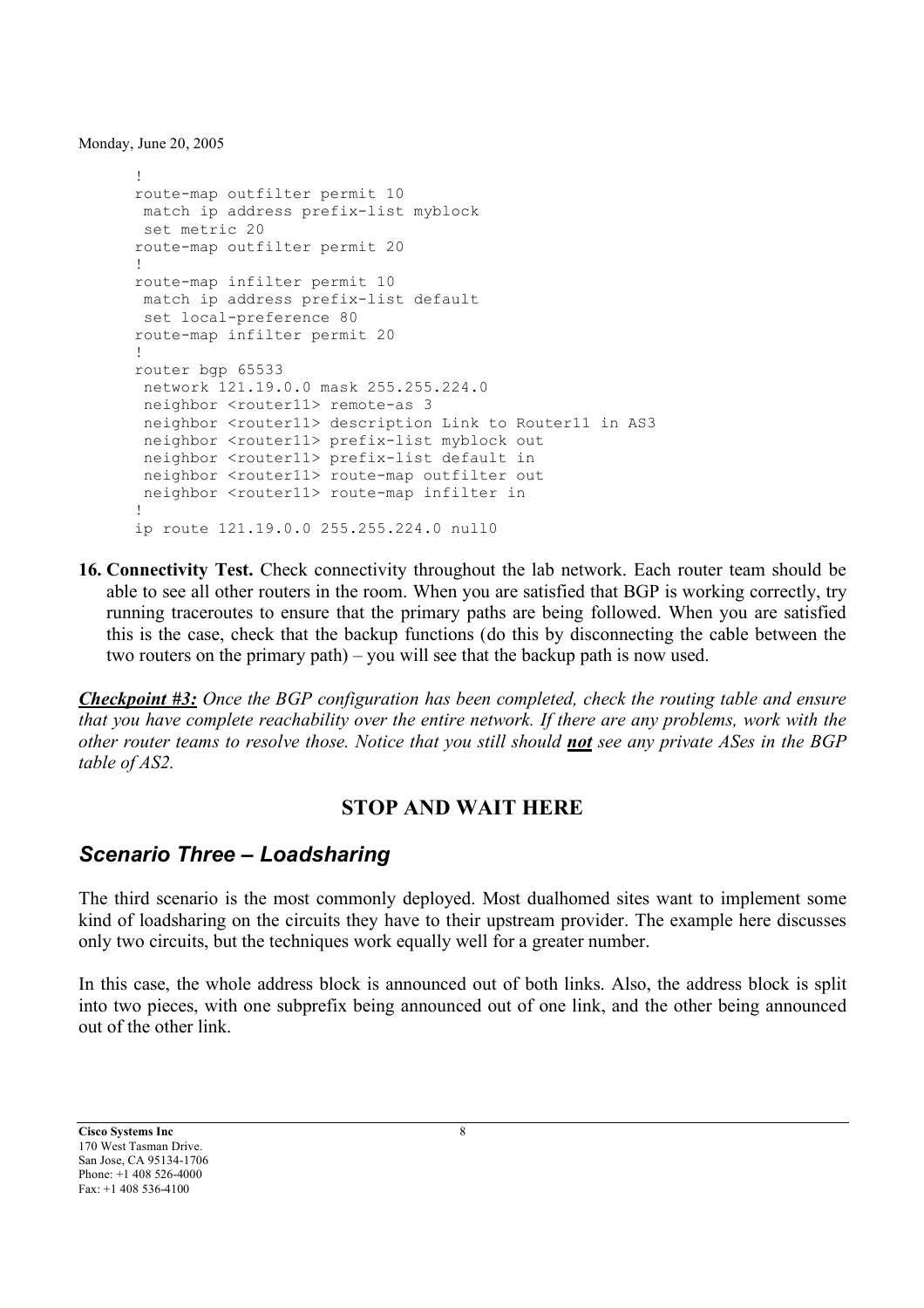- **17. Clean up the private ASes.** Remove the configuration which set the weighting for the previous example – specifically the route-maps. They must be removed from the BGP configuration, and from the main configuration.
- **18. Configure the address block and subprefixes in the private ASes.** Modify the router configuration so that the /19 address block and two /20 subprefixes are present in the BGP table. Also set up prefix lists to cater for these blocks. For example:

```
ip prefix-list subblock1 permit 120.10.0.0/19
ip prefix-list subblock1 permit 120.10.0.0/20
!
ip prefix-list default permit 0.0.0.0/0
!
router bgp 65534
network 120.10.0.0 mask 255.255.224.0
network 120.10.0.0 mask 255.255.240.0
!
ip route 120.10.0.0 255.255.224.0 null0
ip route 120.10.0.0 255.255.240.0 null0
```
**19. Configure BGP in the private ASes.** Configure BGP on the border routers in the private ASes so that the prefix and one sub prefix is announced to the direct peer. For example, Router1 could announce *subblock1* as above, whereas Router3 could announce an equivalent *subblock2*. For example:

```
router bgp 65533
 neighbor <router11> remote-as 3
 neighbor <router11> description Link to Router11 in AS3
 neighbor <router11> prefix-list subblock1 out
 neighbor <router11> prefix-list default in
!
```
**20. Connectivity test.** Check connectivity throughout the lab network. Each router team should be able to see all other routers in the room. When you are satisfied that BGP is working correctly, try running traceroutes to check the path being followed. Also check that backup via the alternative path still functions (do this by disconnecting the cable between the two routers on the primary path) – you will see that the backup path is now used.

*Checkpoint #4: Once the BGP configuration has been completed, check the routing table and ensure that you have complete reachability over the entire network. If there are any problems, work with the other router teams to resolve those. Notice that you still should not see any private ASes in the BGP table of AS2.*

### **STOP AND WAIT HERE**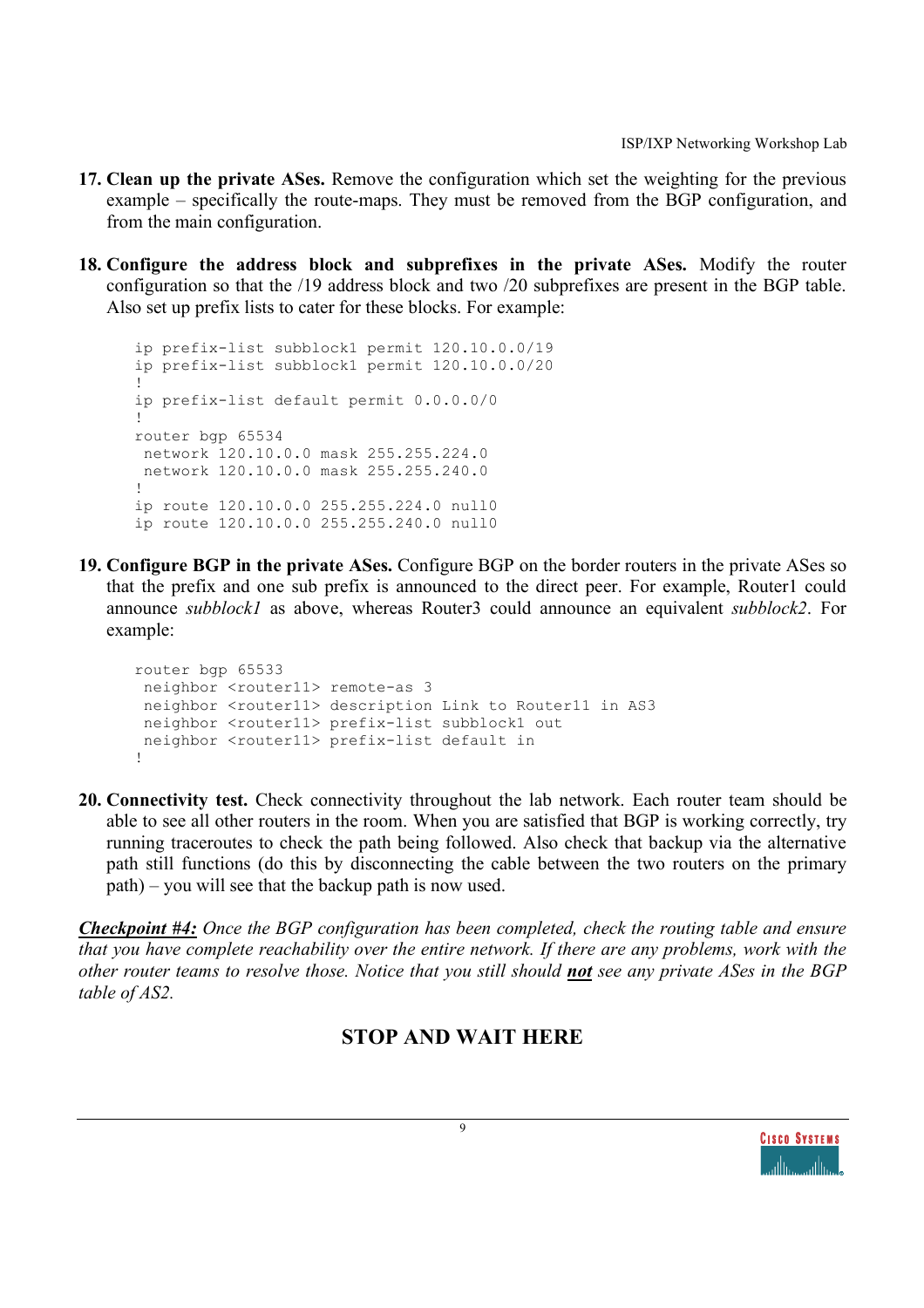### *Scenario Four – Scaling to support multiple dualhomed customers*

The final scenario shows how to scale the third scenario described above. ISPs will offer multiple location connections as a service, so it is important to consider how to scale the configuration of the ISP's aggregation routers.

The customer configuration is unchanged from the previous step – both the customer address block and its subprefixes are announced to the upstream. However, the customers can all use the same private ASN – the ASN information is not transited by the ISP, the customer simply point default at the upstream, so BGP loop detection is not an issue. This device is used to great effect by many ISPs for their multihoming customers – not only does it ensure that the ISP doesn't have multiple private ASes in their backbone, it also ensures that their configuration tools have less complexity to deal with. Simplicity is always the design goal in successful ISP operations.

**Note:** RFC2270 describes this type of multihoming in more detail.

- **21. Reconfigure the network.** Routers in AS3 and AS65533 should be reconfigured to become customers of AS1. Please refer to Figure 3 for connection details. As previously, each router team will need to set up OSPF and iBGP within their own AS. So, for example, in the Green (middle) network, Routers 9, 11 and 13 will need to set up OSPF and iBGP within their own network.
- **22. Configure the address blocks and subblocks within each private AS.** The address blocks to use are as follows:

| AS2              | 121.19.0.0/19 | AS65534 (R9,11,13) 121.35.0.0/19 |
|------------------|---------------|----------------------------------|
| AS1              | 120.73.0.0/19 | AS65534 (R10,12,14)120.19.0.0/19 |
| AS65534 (R1,3,5) | 120.10.0.0/19 |                                  |

**23. Configure eBGP between each AS65534 customer and AS1.** Following the configuration hints in the previous section, each router team in AS65534 should configure their border routers to peer eBGP with AS1. Hint – the configuration should look something like:

```
Cisco Systems Inc 10
     ip prefix-list subblock1 permit y.y.0.0/19
     ip prefix-list subblock1 permit y.y.0.0/20
     !
     ip prefix-list default permit 0.0.0.0/0
      !
     router bgp 65534
      network y.y.0.0 mask 255.255.224.0
      network y.y.0.0 mask 255.255.240.0
      neighbor x.x.x.x remote-as 3
      neighbor x.x.x.x description Link to RouterX in Aszzz
      neighbor x.x.x.x prefix-list subblock1 out
      neighbor x.x.x.x prefix-list default in
     !
     ip route y.y.0.0 255.255.224.0 null 0
     ip route y.y.0.0 255.255.240.0 null 0
```
170 West Tasman Drive. San Jose, CA 95134-1706 Phone: +1 408 526-4000 Fax: +1 408 536-4100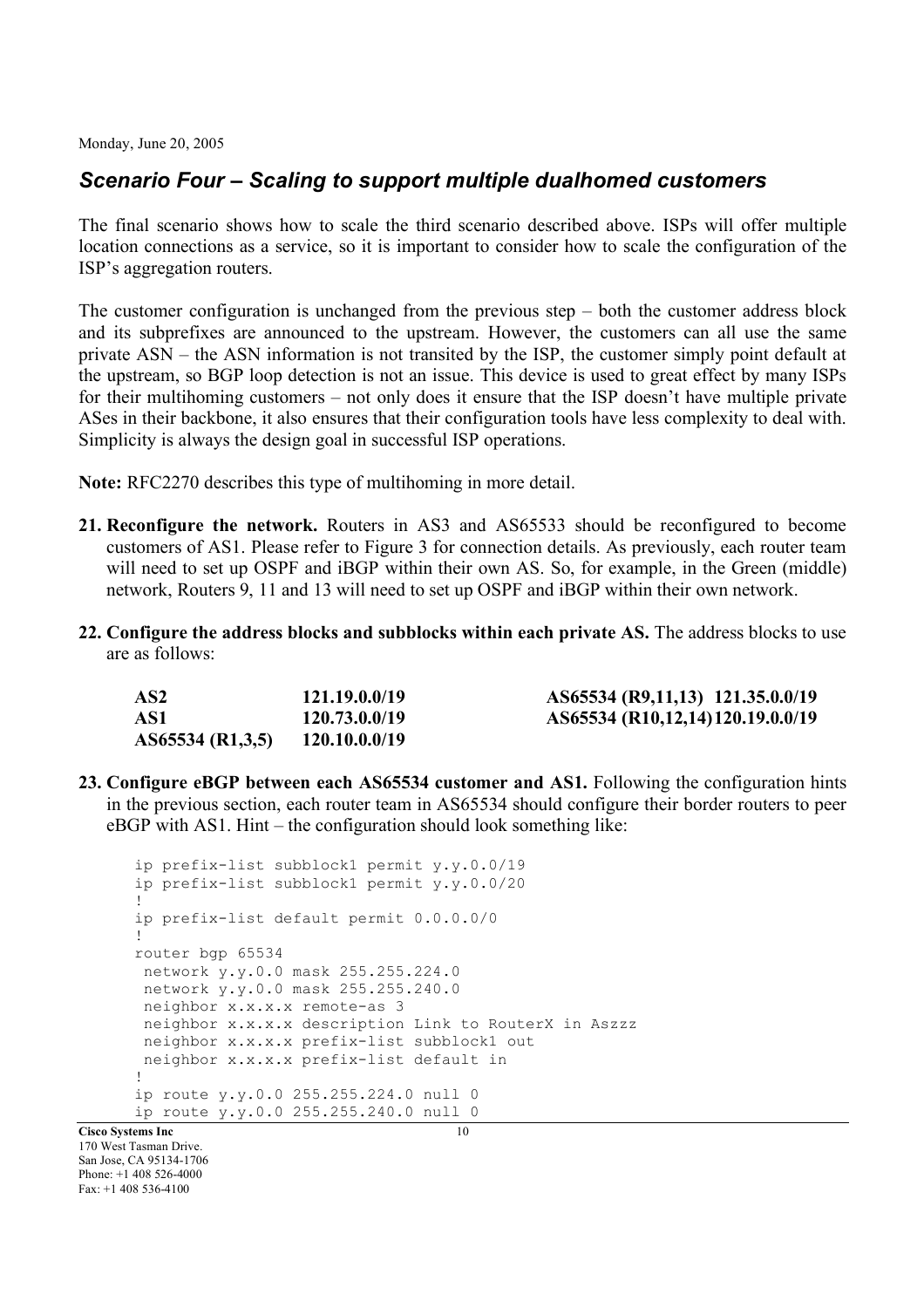ISP/IXP Networking Workshop Lab





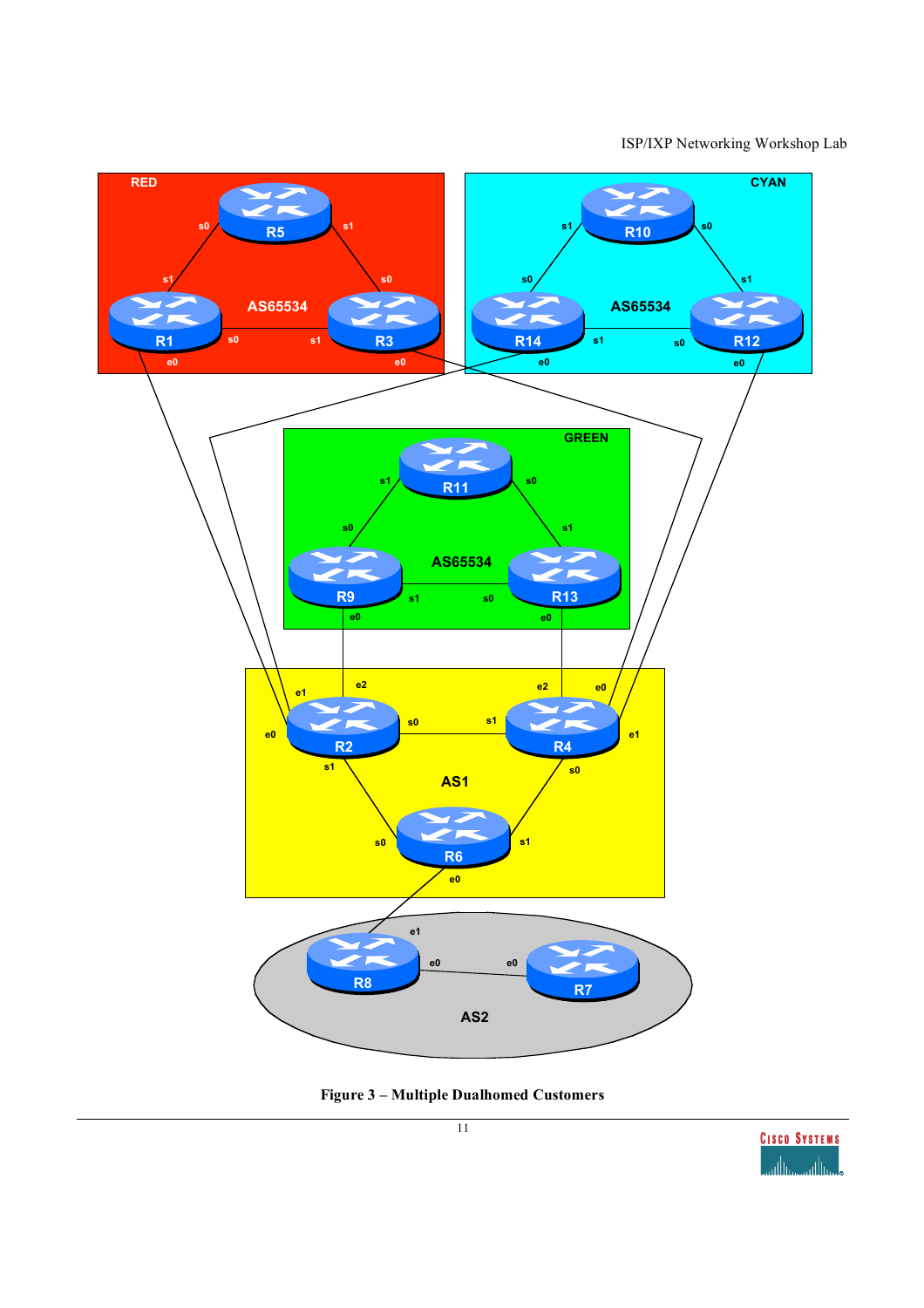Monday, June 20, 2005





**Cisco Systems Inc** 12 170 West Tasman Drive. San Jose, CA 95134-1706 Phone: +1 408 526-4000 Fax: +1 408 536-4100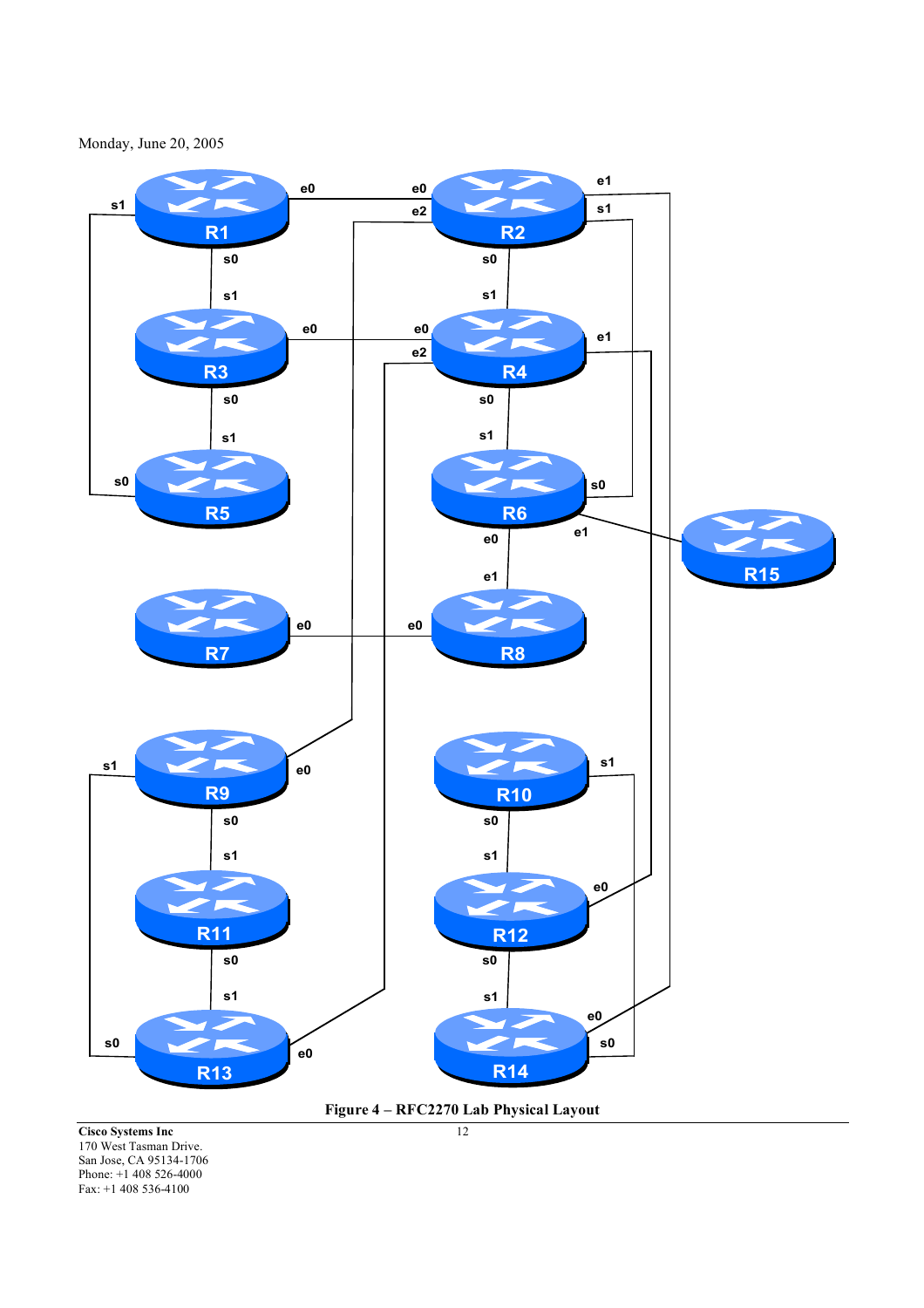**24. Configure eBGP on AS1 border routers.** Scalable eBGP configuration on Routers 2 and 4 is required. If AS1 has multiple BGP customers, it ensures that the growth of the AS1 network is not hindered by having to handcraft a configuration for every new customer.

The first first step is to use peer-groups for this. All the customers have the same outbound configuration, basically announce a default route. Remember that inbound policy can still be modified per peergroup neighbour – peergroups must have uniform **outbound** policy.

```
router bgp 1
neighbor bgp-customers peer-group
 neighbor bgp-customers remote-as 65534
neighbor bgp-customers default-originate
neighbor bgp-customers prefix-list default out
!
```
After creating the peer-group, it can be applied to every BGP customer connecting to the router. Don't forget to create a prefix-list to filter the customer's inbound announcements. This is still required on a per customer basis.

```
ip prefix-list default permit 0.0.0.0/0
ip prefix-list RedCustomer permit 120.10.0.0/19 le 20
ip prefix-list GreenCustomer permit 121.35.0.0/19 le 20
ip prefix-list CyanCustomer permit 120.19.0.0/19 le 20
!
router bgp 1
 neighbor x.x.x.x peer-group bgp-customers
 neighbor x.x.x.x description Red AS customer
 neighbor x.x.x.x prefix-list RedCustomer in
 neighbor x.x.x.x peer-group bgp-customers
 neighbor x.x.x.x description Green AS customer
 neighbor x.x.x.x prefix-list GreenCustomer in
 neighbor x.x.x.x peer-group bgp-customers
 neighbor x.x.x.x description Cyan AS customer
 neighbor x.x.x.x prefix-list CyanCustomer in
!
```
**25. Configuring AS1 border router to AS2.** The configuration of the AS1 border router connecting to AS2 (Router6) should be little changed from previous examples. It still requires the configuration to remove the private AS. And notice that it should only be allowing the customer blocks through, not the subprefixes of the customer blocks. As a reminder, the configuration of Router6 should look something like:

```
ip prefix-list mynets permit 120.10.0.0/19
ip prefix-list mynets permit 120.19.0.0/19
ip prefix-list mynets permit 120.73.0.0/19
ip prefix-list mynets permit 121.35.0.0/19
!
router bgp 1
```
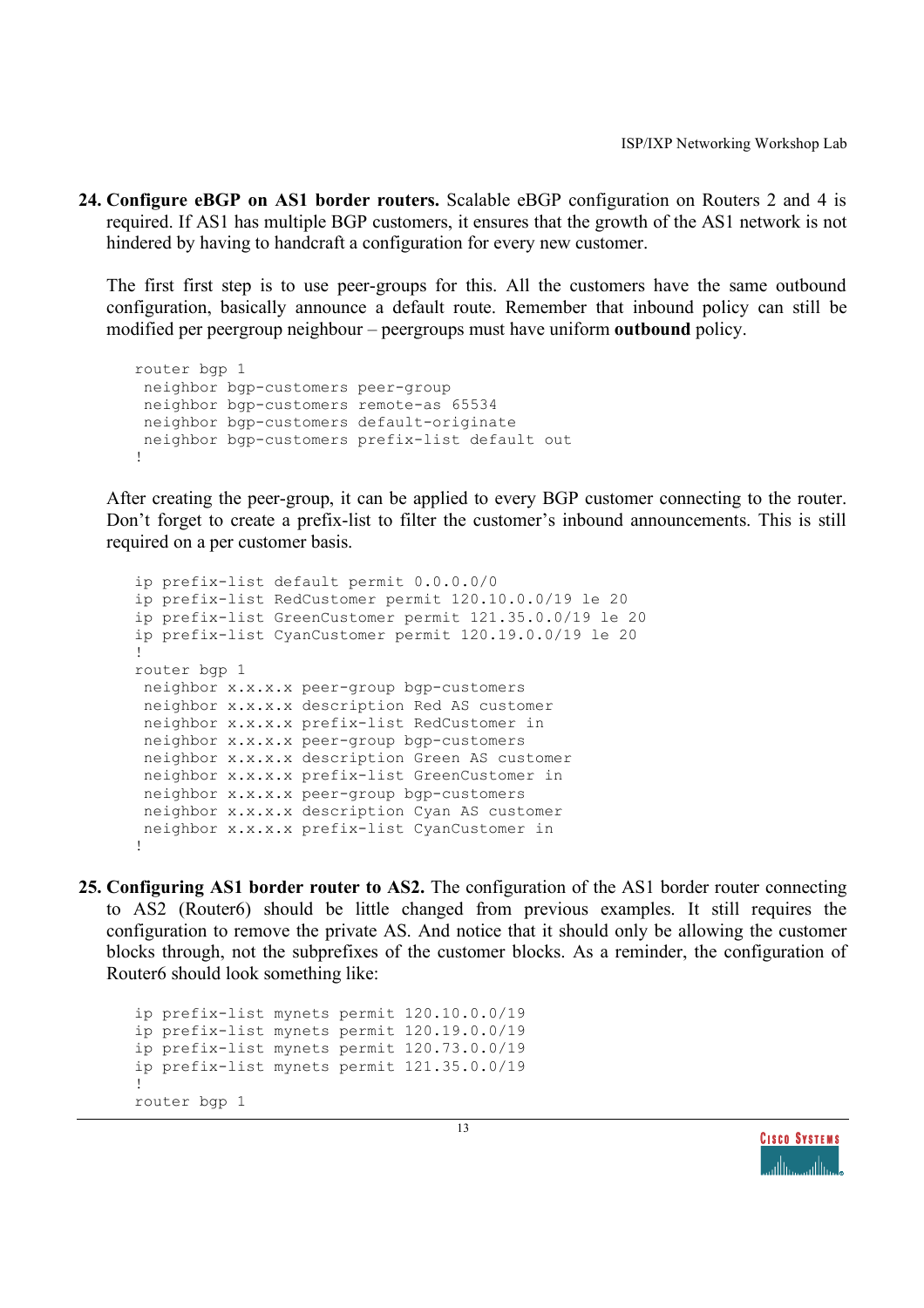neighbor x.x.x.x remote-as 2 neighbor x.x.x.x description Peering with AS2 neighbor x.x.x.x remove-private-AS neighbor x.x.x.x prefix-list mynets out

If the prefix-list is omitted, AS1 will leak the sub-prefixes of its multihomed customers to AS2. As there is no need to leak these sub-prefixes, this is frowned upon as bad practise on the Internet today.

**26. Announcing Prefixes – Important Note.** In the above step, the outbound prefix-list "mynets" listed all the prefixes which needed to be announced to the Internet. This case is correct **ONLY** when the customer address blocks do not come from the upstream ISP – in other words, the customer has so called provider independent (PI) space. This situation is becoming more rare on the Internet, and more often customers will have provider aggregatable (PA) space – in other words, the customer's address space comes from the upstream ISP address block. In that situation, the upstream ISP **MUST NOT** announce the sub-prefixes – he should only announce his own block.

For example, consider the situation where an ISP has the 121.19.0.0/19 address block. All his multihomed customers come out of this address block. His router configuration should be:

```
ip prefix-list myblock permit 120.10.0.0/19
!
router bgp 1
network 120.10.0.0 mask 255.255.224.0
neighbor x.x.x.x remote-as 2
 neighbor x.x.x.x description Peering with AS2
 neighbor x.x.x.x remove-private-AS
 neighbor x.x.x.x prefix-list myblock out
```
Notice how the "remove-private-AS" directive has been retained – it is an extra precaution in case of accidents with the prefix-list.

- **27. Check the network paths.** Run traceroutes between your router and other routers in the classroom. Ensure that all routers are reachable. If any are not, work with the other router teams to establish what might be wrong.
- **28. Summary.** This module has covered the major situations where a customer requires to multihomed onto the service provider backbone. It has demonstrated how to implement this multihoming using prefix-lists, MEDs and local-preference where appropriate. It has also demonstrated the *remove-private-AS* BGP command, which ensures that private ASes are stripped out of any announcements to the wider Internet.